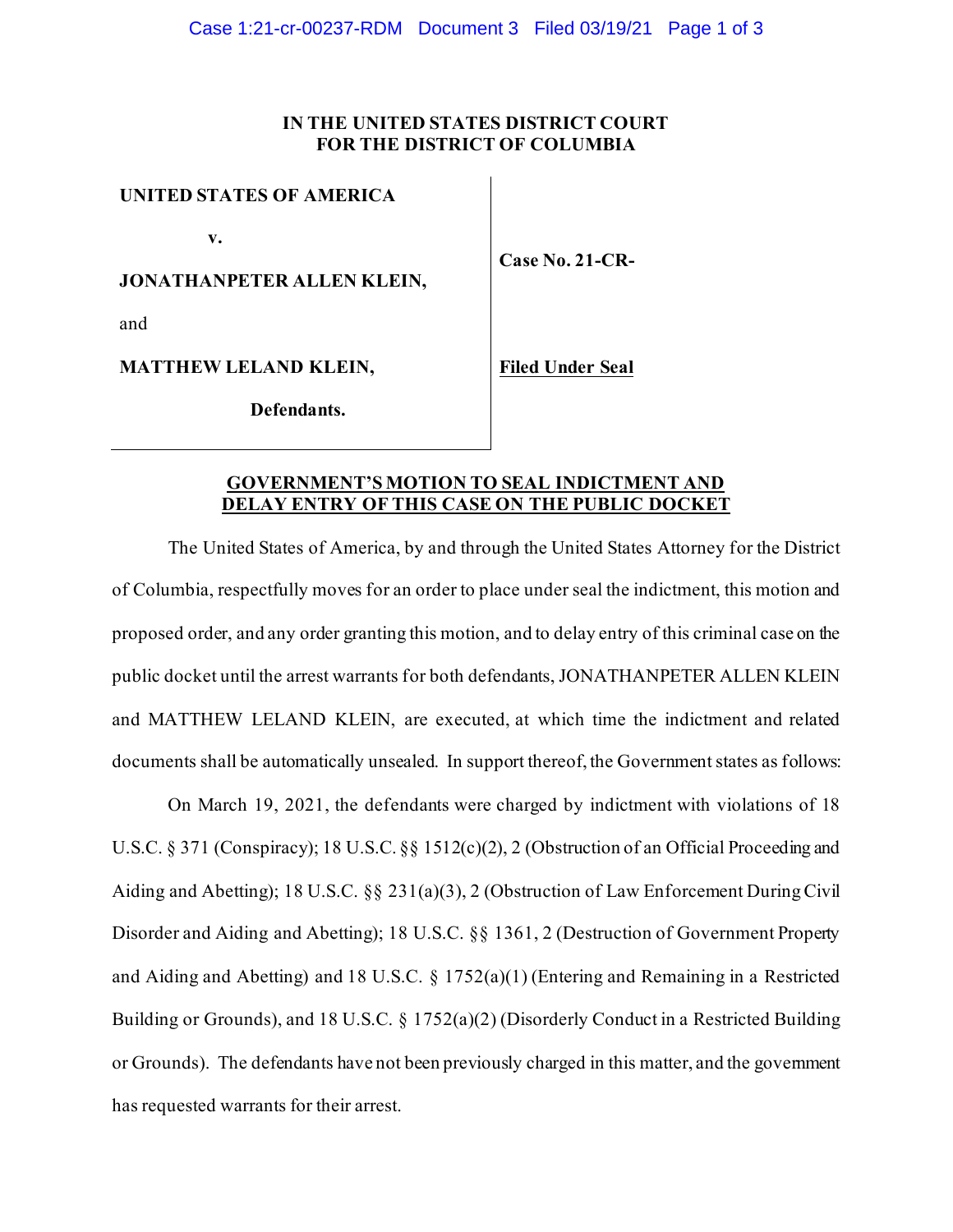#### Case 1:21-cr-00237-RDM Document 3 Filed 03/19/21 Page 2 of 3

Public disclosure of the existence of the indictment might alert the defendants, along with any other targets, that they are under investigation, which could cause the defendants and any other associates, to destroy or conceal incriminating evidence or to attempt to evade arrest.

As stated in Washington Post v. Robinson, 935 F.2d 282, 288 (D.C. Cir. 1999), there is a presumption of access to Court proceedings. But, this can be overridden if "'(1) closure serves a compelling interest; (2) there is a substantial probability that, in the absence of closure, this compelling interest would be harmed; and (3) there are no alternatives to closure that would adequately protect the compelling interest.'" Id. at 290 (quoting Oregonian Pub. Co. v. United States Dist. Court, 920 F.2d 1462, 1466 (9th Cir. 1990)).

In this matter, the United States has a compelling interest in preserving the integrity of its investigation and arresting the defendants. A limited sealing order ensuring that filings related to the indictment are not accessible on the public docket is narrowly tailored to serve that compelling interest. Furthermore, the United States respectfully submits that complying with the normal notice requirements of Washington Post would defeat the purpose of the motion to seal. Persons who know the criminal justice system also know that docketing a motion to seal an indictment, or a resulting sealing order, means that the defendant is charged with a crime, and that the government intends to arrest the person. Thus, if this motion or a sealing order were to become public, it would be the same as making public the indictment.

To ensure that the indictment and related documents are unsealed promptly upon the arrests of the defendants, the government requests that these documents be automatically unsealed by operation of the Court's order, and that the government be permitted to share the documents publicly at that time.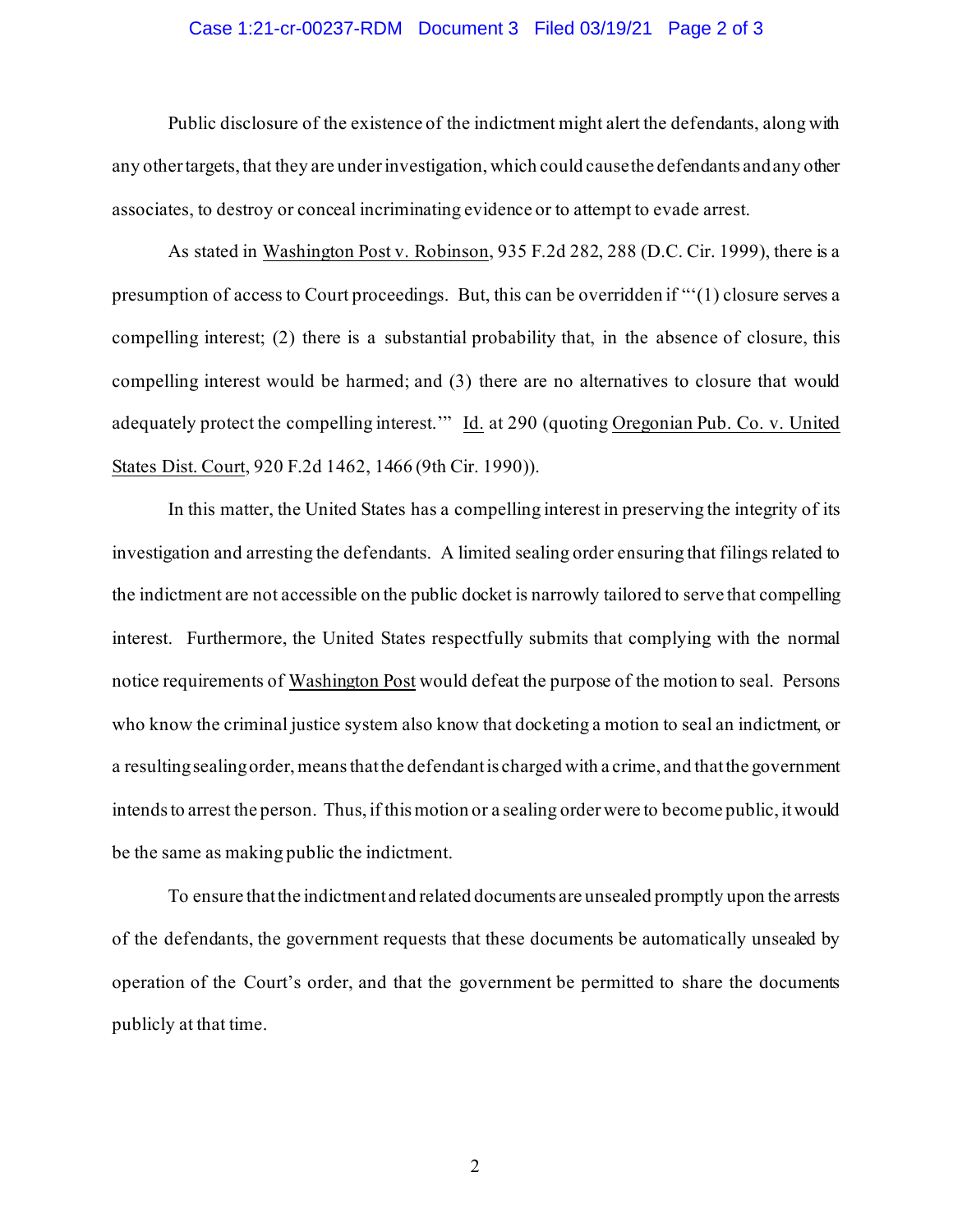### Case 1:21-cr-00237-RDM Document 3 Filed 03/19/21 Page 3 of 3

WHEREFORE, the United States respectfully requests that this Court issue an Order directing that the Clerk of the Court place and maintain under seal, the indictment, the arrest warrants, this motion and proposed order, and any order granting this motion, and to delay entry of this criminal case on the public docket until the arrest warrants for both defendants, JONATHANPETER KLEIN and MATTHEW KLEIN, are executed, at which time the indictment and related documents shall be automatically unsealed and may be publicly shared by the government.

Respectfully submitted,

CHANNING D. PHILLIPS ACTING UNITED STATES ATTORNEY D.C. Bar No. 415793

By: /s/ Christopher K. Veatch

CHRISTOPHER K. VEATCH IL Bar No. 6276097 JASON B.A. MCCULLOUGH D.C. Bar No. 998006 LUKE M. JONES VA Bar No. 75053 Assistant United States Attorneys 555 4th Street, N.W. Washington, D.C. 20530 (312) 886-3389 christopher.veatch@usdoj.gov